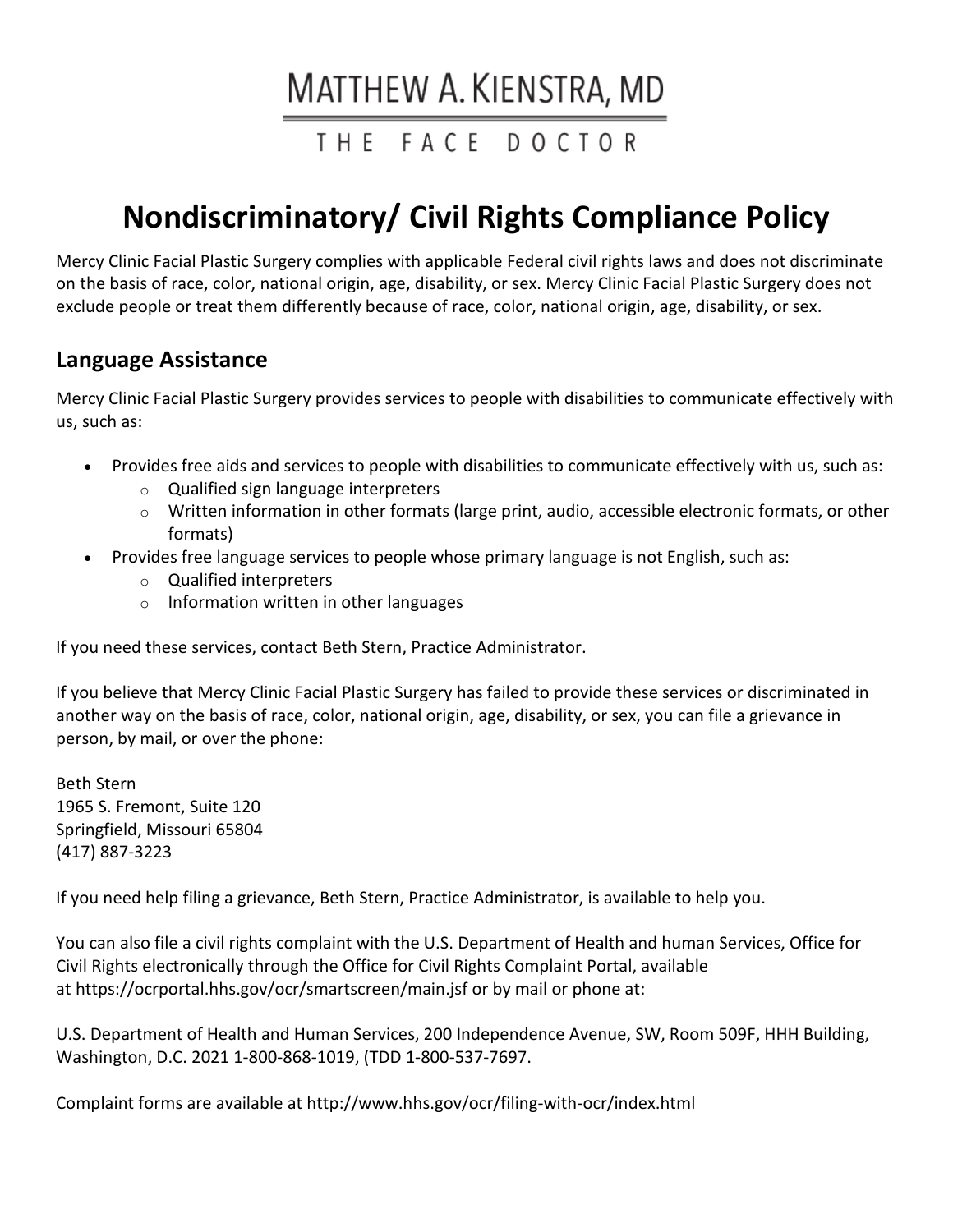# **Informing Individuals with Limited English Proficiency of Language Assistance Services**

Mercy Clinic Facial Plastic Surgery complies with applicable Federal civil rights laws and does not discriminate on the basis of race, color, national origin, age, disability, or sex.

ATTENTION: If you speak a foreign language, assistance services, free of charge, are available to you. Call 417- 887-3223.

ATENCIÓN: si habla español, tiene a su disposición servicios gratuitos de asistencia lingüística. Llame al 1-877- 696-6775 (TTY: 800-537-7697).

注意:如果您使用繁體中文,您可以免費獲得語言援助服務。請致電1-877-696-6775 (TTY:800-537- 7697)

CHÚ Ý: Nếu bạn nói Tiếng Việt, có các dịch vụ hỗ trợ ngôn ngữ miễn phí dành cho bạn. Gọi số 1-877-696-6775 (TTY: 800-537-7697).

OBAVJEŠTENJE: Ako govorite srpsko-hrvatski, usluge jezičke pomoći dostupne su vam besplatno. Nazovite 1- 877-696-6775 (TTY- Telefon za osobe sa oštećenim govorom ili sluhom: 800-537-7697).

ACHTUNG: Wenn Sie Deutsch sprechen, stehen Ihnen kostenlos sprachliche Hilfsdienstleistungen zur Verfügung. Rufnummer: 1-877-696-6775 (TTY: 800-537-7697).

ملحوظة: إذا كنت تتحدث اذكر اللغة، فإن خدمات المساعدة اللغوية تتوافر لك بالمجان. اتصل برقم 800-537-7697) رقم .(1-877-696-والبكم الصم ھ: 6775

주의: 한국어를 사용하시는 경우, 언어 지원 서비스를 무료로 이용하실 수 있습니다. 1-877-696-6775 (TTY: 800-537-7697) 번으로 전화해 주십시오.

ВНИМАНИЕ: Если вы говорите на русском языке, то вам доступны бесплатные услуги перевода. Звоните 1-877-696-6775 (телетайп: 800-537-7697).

ATTENTION : Si vous parlez français, des services d'aide linguistique vous sont proposés gratuitement. Appelez le 1-877-696-6775 (ATS: 800-537-7697)

PAUNAWA: Kung nagsasalita ka ng Tagalog, maaari kang gumamit ng mga serbisyo ng tulong sa wika nang walang bayad. Tumawag sa 1-877-696-6775 (TTY: 800-537-7697).

Wann du [Deitsch (Pennsylvania German / Dutch)] schwetzscht, kannscht du mitaus Koschte ebber gricke, ass dihr helft mit die englisch Schprooch. Ruf selli Nummer uff: Call 1-877-696-6775 (TTY: 800-537-7697).

-337- TTY) 300) توجھ: اگر بھ زبان فارسی گفتگو می کنید، تسھیلات زبانی بصورت رایگان برای شما .بگیرید تماس 1-877-696-6775 با. باشد � ف (7697

ATENÇÃO: Se fala português, encontram-se disponíveis serviços linguísticos, grátis. Ligue para 1-877-696-6775 (TTY: 800-537-7697).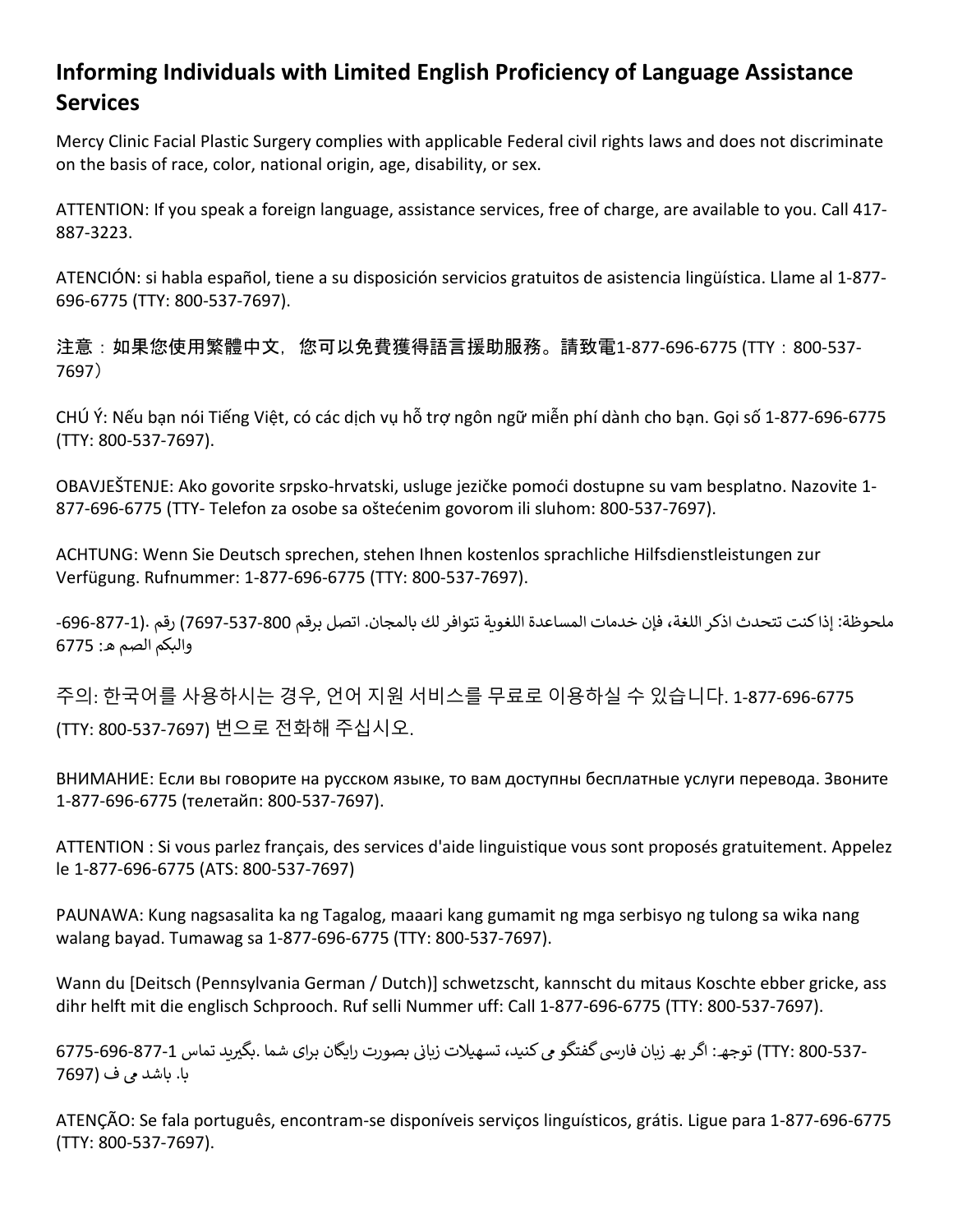ማስታወሻ: የሚናገሩት ቋንቋ ኣማርኛ ከሆነ የትርጉም እርዳታ ድርጅቶች፣ በነጻ ሊያግዝዎት ተዘጋጀተዋል፡ ወደ ሚከተለው ቁጥር ይደውሉ 1-877-696-6775 (መስማት ለተሳናቸው: 800-537-7697).

# **Section 1557 of the Affordable Care Act Grievance Procedure**

It is the policy of Mercy Clinic Facial Plastic Surgery not to discriminate on the basis of race, color, national origin, sex, age or disability. The Surgery Center has adopted an internal grievance procedure providing for prompt and equitable resolution of complaints alleging any action prohibited by Section 1557 of the Affordable Care Act (42 U.S.C. 18116) and its implementing regulations at 45 CFR part 92, issued by the U.S. Department of Health and Human Services. Section 1557 prohibits discrimination on the basis of race, color, national origin, sex, age or disability in certain health programs and activities.

Any person who believes someone has been subjected to discrimination on the basis of race, color, national origin, sex, age or disability may file a grievance under this procedure. It is against the law for the Practice to retaliate against anyone who opposes discrimination, files a grievance, or participates in the investigation of a grievance.

#### **Submission of Grievance**

Grievances must be submitted to the Section 1557 Coordinator within (60 days) of the date the person filing the grievance becomes aware of the alleged discriminatory action.

A complaint must be in writing, containing the name and address of the person filing it. The complaint must state the problem or action alleged to be discriminatory and the remedy or relief sought.

#### **Investigation**

The Section 1557 Coordinator (or her/his designee) shall conduct an investigation of the complaint. This investigation may be informal, but it will be thorough, affording all interested persons an opportunity to submit evidence relevant to the complaint. The Section 1557 Coordinator will maintain the files and records of the Practice relating to such grievances. To the extent possible, and in accordance with applicable law, the Section 1557 Coordinator will take appropriate steps to preserve the confidentiality of files and records relating to grievances and will share them only with those who have a need to know.

The Section 1557 Coordinator will issue a written decision on the grievance, based on a preponderance of the evidence, no later than 30 days after its filing, including a notice to the complainant of their right to pursue further administrative or legal remedies.

## **Appeal**

The person filing the grievance may appeal the decision of the Section 1557 Coordinator by writing to the (Chief Executive Officer) within 15 days of receiving the Section 1557 Coordinator's decision. The (Chief Executive Officer) shall issue a written decision in response to the appeal no later than 30 days after its filing.

The availability and use of this grievance procedure does not prevent a person from pursuing other legal or administrative remedies, including filing a complaint of discrimination on the basis of race, color, national origin, sex, age or disability in court or with the U.S. Department of Health and Human Services, Office for Civil